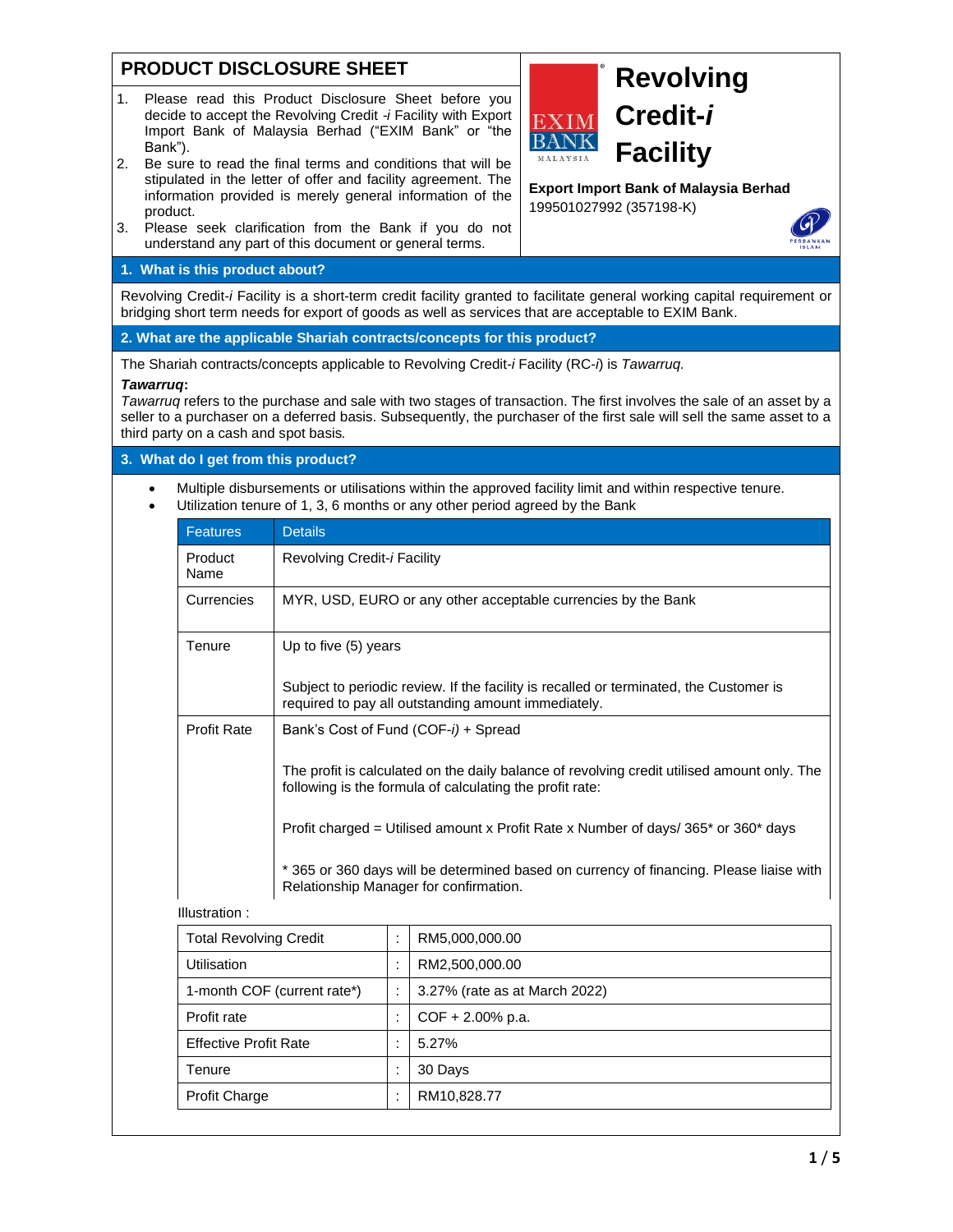|              | Profit charged computation | Profit charged on revolving credit amount utilised:                                      |
|--------------|----------------------------|------------------------------------------------------------------------------------------|
|              |                            | Profit charged = Utilised amount xProfit Rate x Number of days/ $365*$<br>or $360*$ days |
|              |                            | $=$ RM2,500,00.00 x 5.27% x 30 Days / 365<br>$=$ RM10,828.77                             |
| Note:<br>. . |                            |                                                                                          |

*1. Please note that the above rates are indicative only.*

*2. The final approved amount of your revolving credit facility and profit rate are subject to the Bank's approval and may differ from the above illustration. For actual rates, please refer to the letter of offer if the letter of offer is issued..*

## **4. What are my obligations?**

- You are required to pay the Bank's Profit based on utilisation amount which is computed based on prevailing Bank's Effective Profit Rate.
- You are required to make a full settlement for the outstanding amount (principal sum plus profit or any other monies) to the Bank upon maturity unless renewed (rollover of principal and tenure) for another short-term tenure.

**IMPORTANT**: Your monthly installment and total repayment amount will vary if the profit rate changes.

| Total revolving credit amount | RM5,000,000.00                        |
|-------------------------------|---------------------------------------|
| Utilisation                   | RM2.500.000.00                        |
| 1-month COF (current rate*)   | $\vert$ 3.27% (rate as at March 2022) |
| Profit rate                   | $COF + 2.00\%$ p.a.                   |

| Rate                                               | <b>Current COF</b> | If COF goes up 0.1% | If COF goes down 0.1% |
|----------------------------------------------------|--------------------|---------------------|-----------------------|
| 1-month COF                                        | 3.27%              | 3.37%               | 3.17%                 |
| <b>Effective Profit</b><br>Rate (COF + $%$<br>p.a. | 5.27%              | 5.37%               | 5.17%                 |
| Profit charged                                     | RM10,828.77        | RM11,034.25         | RM10,623.29           |

## **5. What are the fees and charges I have to pay?**

| Stamp Duty                    | As per the Stamp Act 1949 (Revised 1989); and/or<br>Any stamping requirement in another jurisdiction<br>(if                                                                                                               |
|-------------------------------|---------------------------------------------------------------------------------------------------------------------------------------------------------------------------------------------------------------------------|
|                               | applicable).                                                                                                                                                                                                              |
| Legal Fees (where applicable) | Includes solicitor'sfees for financing legal documentation,<br>Government Tax, fees and charges for registration of charge, land<br>search and bankruptcy search or any other relevant fee in relation<br>to the Facility |
| <b>Facility Fee</b>           | Processing fee of 1.0%* of the loan amount.<br>Not applicable to Small and Medium Enterprises SMEs.<br>* subject to Terms and Conditions.                                                                                 |
|                               |                                                                                                                                                                                                                           |

es, piease visit our website at htt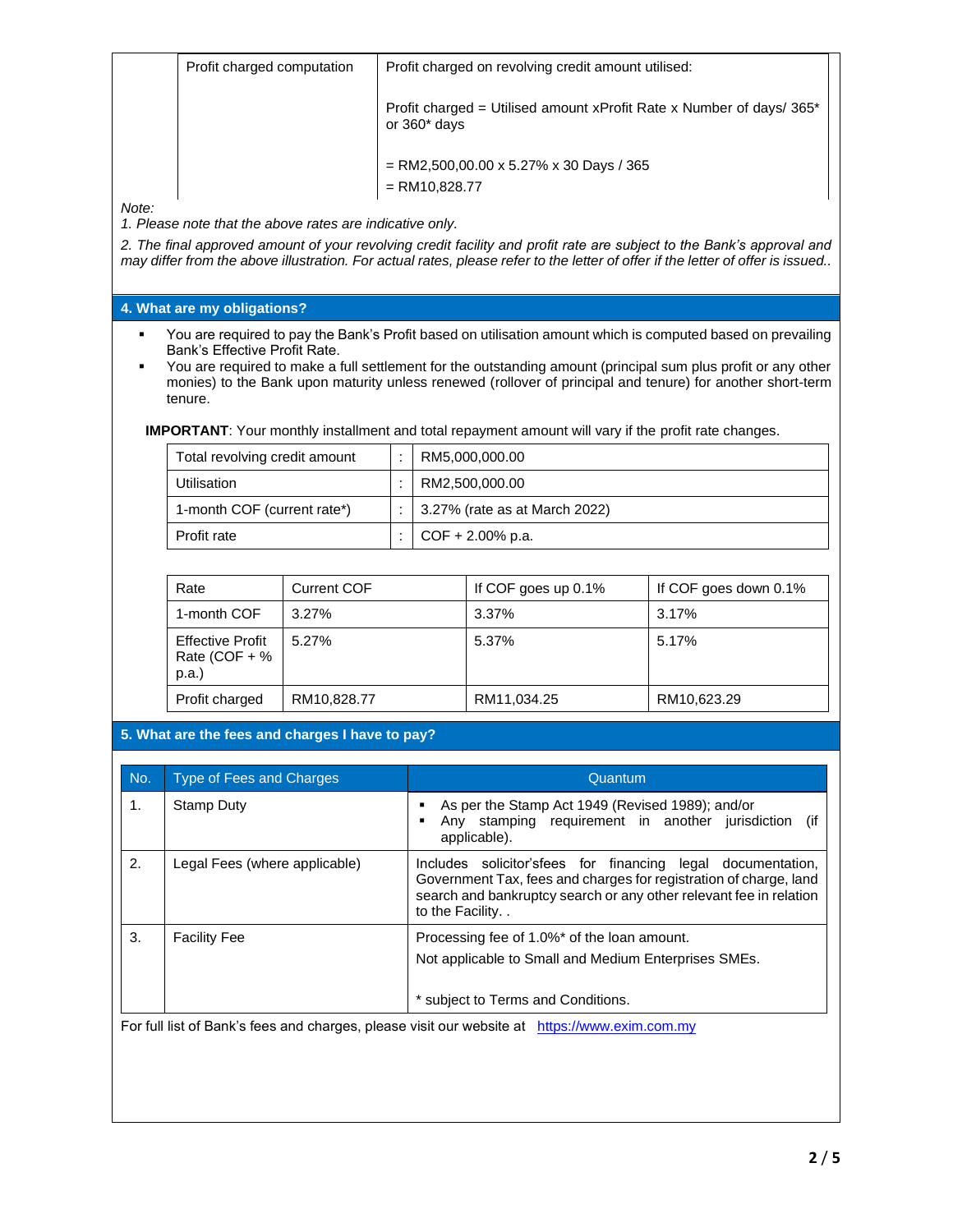|    | 6. What if I fail to fulfill my obligation?                                                                                                                                                                                        |                                                                                                                                                                                                                                             |  |  |
|----|------------------------------------------------------------------------------------------------------------------------------------------------------------------------------------------------------------------------------------|---------------------------------------------------------------------------------------------------------------------------------------------------------------------------------------------------------------------------------------------|--|--|
|    | IMPORTANT: Please read the final terms and conditions as stipulated in the letter of offer if the letter of offer is<br>issued for further information. Please liaise with Relationship Manager if you need further clarification. |                                                                                                                                                                                                                                             |  |  |
| 1. | Compensation for late payment<br>(Ta'widh)                                                                                                                                                                                         | We shall charge you a compensation for late payment:                                                                                                                                                                                        |  |  |
|    |                                                                                                                                                                                                                                    | <b>Before Maturity</b>                                                                                                                                                                                                                      |  |  |
|    |                                                                                                                                                                                                                                    | Bank's actual loss or up to one percent (1.0%) per annum:-                                                                                                                                                                                  |  |  |
|    |                                                                                                                                                                                                                                    | On instalment in arrears during the Tenure of the Facility;                                                                                                                                                                                 |  |  |
|    |                                                                                                                                                                                                                                    | Formula: Instalment(s) in arrears $x$ up to 1% $x$ No. of<br>overdue day(s)/ *365                                                                                                                                                           |  |  |
|    |                                                                                                                                                                                                                                    | On the outstanding balance in the event of default causing<br>$\bullet$<br>the entire Facility to be recalled or brought to court for<br>judgement prior to maturity;                                                                       |  |  |
|    |                                                                                                                                                                                                                                    | Formula: **Outstanding Balance x up to 1% x No. of overdue<br>day(s)/ *365                                                                                                                                                                  |  |  |
|    |                                                                                                                                                                                                                                    | After Maturity/ Post Judgement                                                                                                                                                                                                              |  |  |
|    |                                                                                                                                                                                                                                    | Bank's actual loss or up to Islamic Interbank Money Market<br>("IIMM") rate or any other rate specified by Bank Negara<br>Malaysia:-                                                                                                        |  |  |
|    |                                                                                                                                                                                                                                    | On the outstanding balance beyond the maturity period of<br>the financing; or                                                                                                                                                               |  |  |
|    |                                                                                                                                                                                                                                    | Formula: ** Outstanding Balance x Prevailing IIMM% x No.<br>of overdue day(s)/*365                                                                                                                                                          |  |  |
|    |                                                                                                                                                                                                                                    | On the outstanding<br>balance after the<br>judgement<br>$\bullet$<br>notwithstanding the maturity of the Facility.                                                                                                                          |  |  |
|    |                                                                                                                                                                                                                                    | Formula: ***Judgement Sum x Prevailing IIMM% x No. of<br>overdue day(s)/ *365                                                                                                                                                               |  |  |
|    |                                                                                                                                                                                                                                    | The Compensation for Late Payment shall not be compounded.<br>Note:                                                                                                                                                                         |  |  |
|    |                                                                                                                                                                                                                                    | *May change subject to currency of the financing                                                                                                                                                                                            |  |  |
|    |                                                                                                                                                                                                                                    | ** Outstanding Balance = Outstanding Cost + Accrued Profit                                                                                                                                                                                  |  |  |
|    |                                                                                                                                                                                                                                    | ***Judgement Sum is equivalent to Outstanding Balance                                                                                                                                                                                       |  |  |
| 2. | Right to commence recovery or<br>legal action                                                                                                                                                                                      | Legal action will be instituted against you to recover the<br>indebtedness which includes among others, obtaining judgment<br>and enforcement of judgment such as writ of seizure and sale,<br>garnishee, winding up and bankruptcy action. |  |  |
|    |                                                                                                                                                                                                                                    | Note: Any legal action against you may affect your credit rating<br>being more difficult or increase in profit rate.                                                                                                                        |  |  |
| 3. | Right to set-off                                                                                                                                                                                                                   | The Bank has the right to set-off as per letter of offer (if<br>applicable)                                                                                                                                                                 |  |  |
|    |                                                                                                                                                                                                                                    |                                                                                                                                                                                                                                             |  |  |

## **7. What if I fully settle the financing before its maturity?**

Revolving credit is subject to the tenure and/ or renewal period. Early settlement of entire revolving credit facility before the expiry of the profit period is subject to funding loss if any, for re-deployment of the prepaid fund by Treasury.

Rebate *(Ibra')* shall grant on:

- On profit for the difference between profit at CR per annum and the EPR;
- On the Cost (Bank's Purchase Price) and the appropriate profit thereon in case that the Facility is not fully disbursed after expiry of the Availability Period; and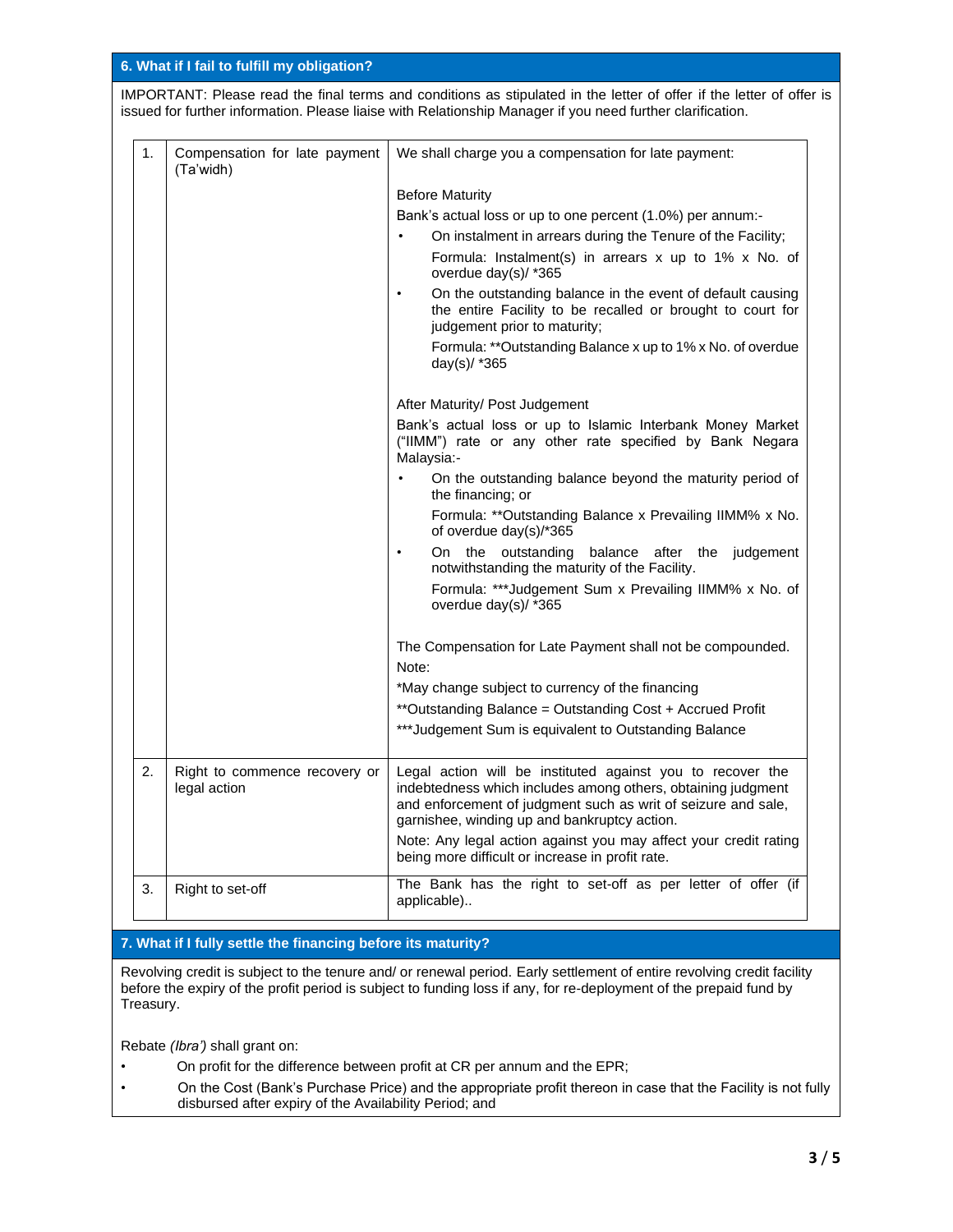• On the profit for early settlement of the Bank's Sale Price or due to termination of the Facility, restructuring exercise. In the event of default, cancellation, redemption, prepayment before the maturity date.

*Ibra'* (rebate) formula for early settlement = Unearned Deferred Profit – early settlement charges (if any)

**8. Do I need takaful coverage?**

Yes, in the event a property is taken as collateral or security for the facility, the following instruments are recommended to be taken from panel or non-panel Takaful company:

1. Keyman Insurance or Takaful to cover the customer (s) in the event of death or permanent disability.

2. Insurance/ Takaful to cover the property against all risks.

### **9. What do I need to do if there are changes to my contact details?**

- 1. It is important that you inform the Bank of any changes to your contact details to ensure that all correspondences reach you in a timely manner.
- 2. You may informed the Bank such changes via various channels of communication or please contact us at +603-26012000.

#### **10. Where can I get an assistance and redress?**

If you have difficulties in making payments, you should contact us earliest possible to discuss repayment alternatives. To make a complain on products or services offered, you may contact us at:

#### **Head, Corporate Communication Department**

Export-Import Bank of Malaysia Berhad

Level 1, EXIM Bank, Jalan Sultan Ismail,

50250 Kuala Lumpur, Malaysia

Tel: +603-26012000

Fax: +603-26012469

Website: [www.exim.com.my](http://www.exim.com.my/)

If your query or complaint is not satisfactorily resolved by us, you may contact Bank Negara Malaysia LINK or BNMTELELINK at:

## **Blok D, Bank Negara Malaysia,**

Jalan Dato' Onn,

50480 Kuala Lumpur

Tel: 1-300-88-5465

Fax: +603-2174 1515

Email: [bnmtelelink@bnm.gov.my](mailto:bnmtelelink@bnm.gov.my)

Alternatively, you may seek the services of Agency Kaunseling dan Pengurusan Kredit (AKPK), an agency established by Bank Negara Malaysia to provide free services and money management, credit counseling, financial education and debt restructuring for SME. You can contact AKPK at :

#### **Agensi Kaunseling dan Pengurusan Kredit (AKPK)**

Level 5 and 6

Menara Bumiputera Commerce

Jalan Raja Laut

50350 Kuala Lumpur

Tel : 603 – 2616 7766

Fax : 603 – 2616 7601

Website: www.akpk.org.my